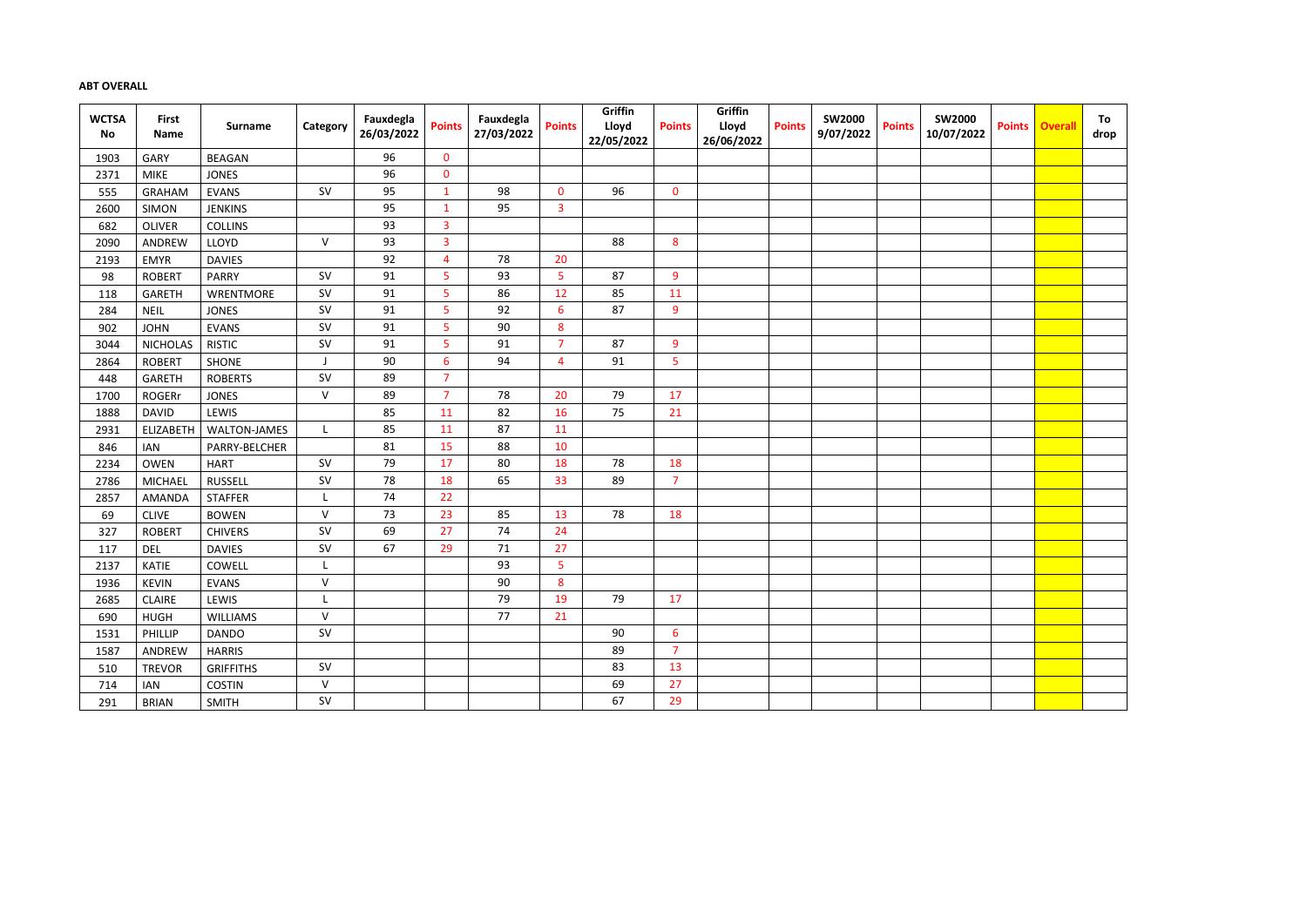## **SENIORS**

| <b>WCTSA</b><br><b>No</b> | <b>First</b><br><b>Name</b> | <b>Surname</b> | Category | Fauxdegla<br>26/03/2022 | <b>Points</b> | Fauxdegla<br>27/03/2022 | <b>Points</b> | Griffin<br>Lloyd<br>22/05/2022 | <b>Points</b> | Griffin<br>Lloyd<br>26/06/2022 | <b>Points</b> | <b>SW2000</b><br>9/07/2022 | <b>Points</b> | <b>SW2000</b><br>10/07/2022 | <b>Points</b> | <b>Overall</b> | To<br>drop |
|---------------------------|-----------------------------|----------------|----------|-------------------------|---------------|-------------------------|---------------|--------------------------------|---------------|--------------------------------|---------------|----------------------------|---------------|-----------------------------|---------------|----------------|------------|
| 1903                      | <b>GARY</b>                 | BEAGAN         |          | 96                      | 0             |                         |               |                                |               |                                |               |                            |               |                             |               |                |            |
| 2371                      | <b>MIKE</b>                 | <b>JONES</b>   |          | 96                      | 0             |                         |               |                                |               |                                |               |                            |               |                             |               |                |            |
| 2600                      | <b>SIMON</b>                | <b>JENKINS</b> |          | 95                      |               | 95                      |               |                                |               |                                |               |                            |               |                             |               |                |            |
| 682                       | <b>OLIVER</b>               | <b>COLLINS</b> |          | 93                      |               |                         |               |                                |               |                                |               |                            |               |                             |               |                |            |
| 2193                      | <b>EMYR</b>                 | <b>DAVIES</b>  |          | 92                      |               | 78                      | 20            |                                |               |                                |               |                            |               |                             |               |                |            |
| 1888                      | <b>DAVID</b>                | LEWIS          |          | 85                      |               | 82                      | 16            | 75                             | 21            |                                |               |                            |               |                             |               |                |            |
| 846                       | <b>IAN</b>                  | PARRY-BELCHER  |          | 81                      | ∡ວ⊹           | 88                      | 10            |                                |               |                                |               |                            |               |                             |               |                |            |
| 1587                      | ANDREW                      | <b>HARRIS</b>  |          |                         |               |                         |               | 89                             |               |                                |               |                            |               |                             |               |                |            |

## **VETERANS**

| <b>WCTSA</b><br>No | <b>First</b><br>Name | Surname         | Category | Fauxdegla<br>26/03/2022 | <b>Points</b> | Fauxdegla<br>27/03/2022 | <b>Points</b> | <b>Griffin</b><br>Lloyd<br>22/05/2022 | <b>Points</b> | Griffin<br>Lloyd<br>26/06/2022 | <b>Points</b> | <b>SW2000</b><br>9/07/2022 | <b>Points</b> | <b>SW2000</b><br>10/07/2022 | Points | <b>Overall</b> | To<br>drop |
|--------------------|----------------------|-----------------|----------|-------------------------|---------------|-------------------------|---------------|---------------------------------------|---------------|--------------------------------|---------------|----------------------------|---------------|-----------------------------|--------|----------------|------------|
| 2090               | ANDREW               | LLOYD           |          | 93                      |               |                         |               | 88                                    | -8            |                                |               |                            |               |                             |        |                |            |
| 1700               | <b>ROGERr</b>        | <b>JONES</b>    |          | 89                      |               | 78                      | 20            | 79                                    | 17            |                                |               |                            |               |                             |        |                |            |
| 69                 | <b>CLIVE</b>         | <b>BOWEN</b>    |          |                         | 23            | 85                      | 13            | 78                                    | 18            |                                |               |                            |               |                             |        |                |            |
| 1936               | <b>KEVIN</b>         | <b>EVANS</b>    |          |                         |               | 90                      |               |                                       |               |                                |               |                            |               |                             |        |                |            |
| 690                | <b>HUGH</b>          | <b>WILLIAMS</b> |          |                         |               | 77                      | 21            |                                       |               |                                |               |                            |               |                             |        |                |            |
| 714                | <b>IAN</b>           | <b>COSTIN</b>   |          |                         |               |                         |               | 69                                    | 27            |                                |               |                            |               |                             |        |                |            |

# **SUPER VETERANS**

| <b>WCTSA</b><br>No | <b>First</b><br>Name | <b>Surname</b>   | Category  | Fauxdegla<br>26/03/2022 | <b>Points</b> | Fauxdegla<br>27/03/2022 | <b>Points</b> | Griffin<br>Lloyd<br>22/05/2022 | <b>Points</b> | Griffin<br>Lloyd<br>26/06/2022 | <b>Points</b> | <b>SW2000</b><br>9/07/2022 | <b>Points</b> | <b>SW2000</b><br>10/07/2022 | Points | <b>Overall</b> | To<br>drop |
|--------------------|----------------------|------------------|-----------|-------------------------|---------------|-------------------------|---------------|--------------------------------|---------------|--------------------------------|---------------|----------------------------|---------------|-----------------------------|--------|----------------|------------|
| 555                | <b>GRAHAM</b>        | <b>EVANS</b>     | <b>SV</b> | 95                      |               | 98                      | $\mathbf{0}$  | 96                             | $\mathbf 0$   |                                |               |                            |               |                             |        |                |            |
| 98                 | <b>ROBERT</b>        | <b>PARRY</b>     | <b>SV</b> | 91                      | 5.            | 93                      | 5             | 87                             | 9             |                                |               |                            |               |                             |        |                |            |
| 118                | <b>GARETH</b>        | <b>WRENTMORE</b> | <b>SV</b> | 91                      | 5.            | 86                      | 12            | 85                             | 11            |                                |               |                            |               |                             |        |                |            |
| 284                | <b>NEIL</b>          | <b>JONES</b>     | SV        | 91                      | 5.            | 92                      | 6             | 87                             | 9             |                                |               |                            |               |                             |        |                |            |
| 902                | <b>JOHN</b>          | <b>EVANS</b>     | <b>SV</b> | 91                      | 5.            | 90                      | 8             |                                |               |                                |               |                            |               |                             |        |                |            |
| 3044               | <b>NICHOLAS</b>      | <b>RISTIC</b>    | <b>SV</b> | 91                      | 5.            | 91                      |               | 87                             | 9             |                                |               |                            |               |                             |        |                |            |
| 448                | <b>GARETH</b>        | <b>ROBERTS</b>   | <b>SV</b> | 89                      |               |                         |               |                                |               |                                |               |                            |               |                             |        |                |            |
| 2234               | <b>OWEN</b>          | <b>HART</b>      | <b>SV</b> | 79                      | 17            | 80                      | 18            | 78                             | 18            |                                |               |                            |               |                             |        |                |            |
| 2786               | <b>MICHAEL</b>       | <b>RUSSELL</b>   | <b>SV</b> | 78                      | 18            | 65                      | 33            | 89                             | 7             |                                |               |                            |               |                             |        |                |            |
| 327                | <b>ROBERT</b>        | <b>CHIVERS</b>   | <b>SV</b> | 69                      | 27            | 74                      | 24            |                                |               |                                |               |                            |               |                             |        |                |            |
| 117                | <b>DEL</b>           | <b>DAVIES</b>    | <b>SV</b> | 67                      | 29            | 71                      | 27            |                                |               |                                |               |                            |               |                             |        |                |            |
| 1531               | PHILLIP              | <b>DANDO</b>     | <b>SV</b> |                         |               |                         |               | 90                             | 6             |                                |               |                            |               |                             |        |                |            |
| 510                | <b>TREVOR</b>        | <b>GRIFFITHS</b> | SV        |                         |               |                         |               | 83                             | 13            |                                |               |                            |               |                             |        |                |            |
| 291                | <b>BRIAN</b>         | <b>SMITH</b>     | SV        |                         |               |                         |               | 67                             | 29            |                                |               |                            |               |                             |        |                |            |